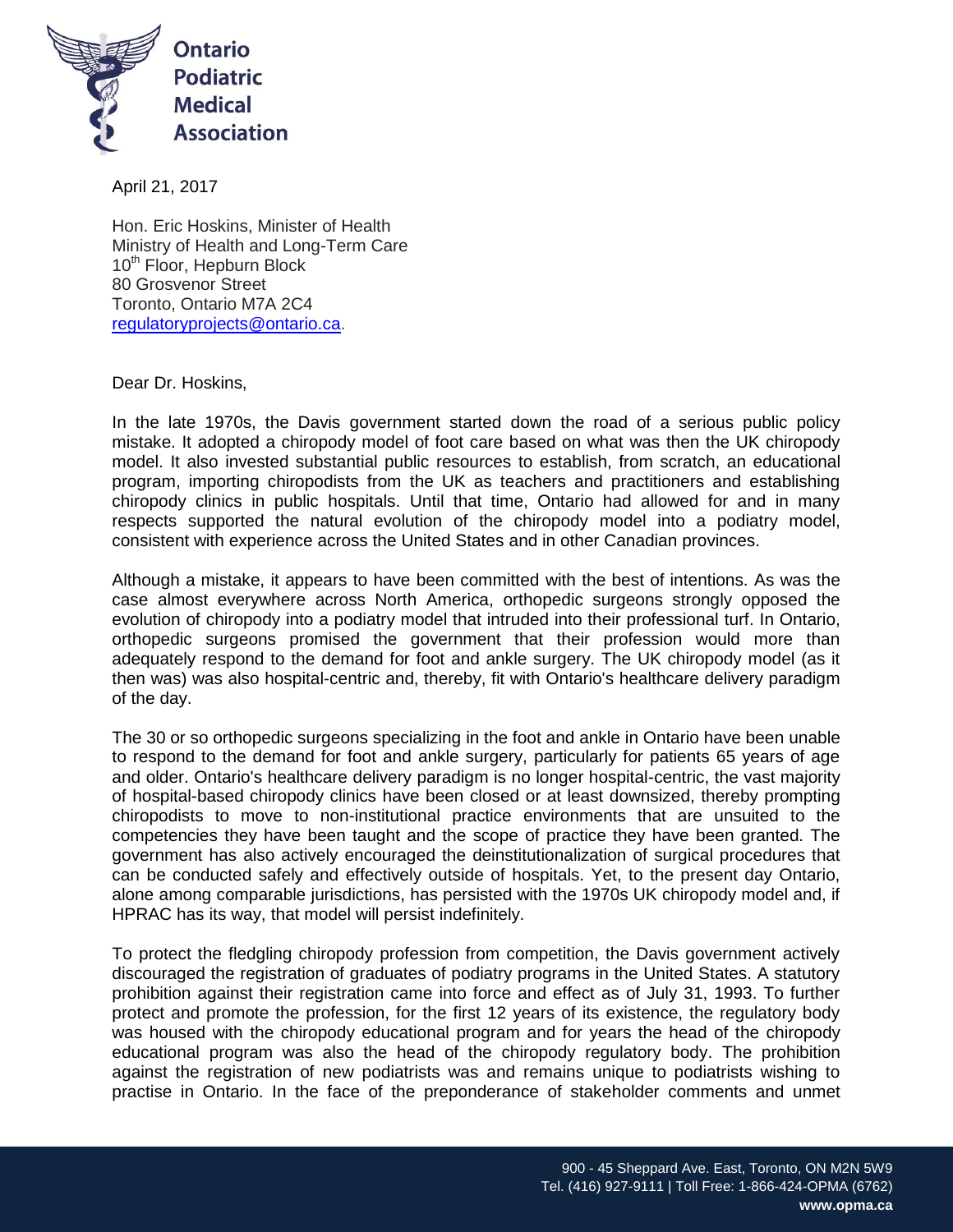

demand for podiatric services, HPRAC recommended the cap stay in place. We, along with the College of Chiropodists, the Ontario Society of Chiropodists, regulators and government agencies in other jurisdictions in the preponderance of stakeholders who submitted comments to HPRAC, strongly believed that the cap must be revoked

For Ontario's podiatrists, the adoption of the chiropody model created serious practice anomalies that have profoundly negative impact for our patients. We are legally authorized to prescribe and administer drugs, but unable to order the laboratory tests necessary to ensure that we are prescribing and administering the right medications. We are legally authorized to perform surgery on the bones of the forefoot, but unable to order ourselves the diagnostic tests that best practices dictate. We are legally authorized to perform osteotomies, but unable to cast or set simple bone fractures and dislocations in the foot. For patients of podiatrists forced by the podiatric cap to practise within the very limited and limiting chiropody scope, the situation is even worse.

At the same time, podiatrists practising in Ontario see patients waiting unacceptably long periods of time for consultations with orthopedic foot and ankle specialists, vascular surgeons and dermatologists to make diagnoses and perform procedures that we are competent to perform and are legally authorized to perform in over 60 jurisdictions across North America, including in Alberta and British Columbia . We also see patients falling through the cracks because no one else in the healthcare system is willing or able to deal with their foot or ankle conditions. Podiatrists practising in Ontario see too many unnecessary patient visits to emergency departments and hospital admissions for problems that podiatrists are competent to handle safely and effectively in their clinics. We see these problems increasing as the seniors demographic (that constitutes about 60% of our patients) grows and will continue to grow for at least the next decade. We see patients subjected to a fragmented and completely inefficient – and completely unnecessary – process of care, including circular referrals that lead to unnecessary and unacceptable delays in diagnosis and treatment, patient frustration and unnecessary system costs.

In this context I'm sure you'll understand why the OPMA could not possibly be more disappointed with HPRAC's report arising from its review of the chiropody and podiatry professions. After waiting eight years for the review to get underway and after an unprecedented 18 months of study, it was dispiriting (to say the least) to read that HPRAC concluded the only change necessary is a renaming of the profession. HPRAC is repeating the same public policy error committed by the Davis government 35 years ago – and for exactly the same reasons. It is incomprehensible to us how HPRAC has supported scope of practice expansions and the regulation of new professions for many other professions as they evolve to meet patient requirements and system needs, but concludes that the status quo will do for foot care. It is incomprehensible to us how HPRAC identified serious shortcomings in Ontario's current foot care model, but concluded that Ontarians should be satisfied with the 35-year-old chiropody model.

In one area alone, conversion to a podiatry model would have a very substantial and very positive impact. You know of the high rate of foot and lower limb amputations caused by Diabetic Foot Ulcers. The preponderance of these amputations need have happened had there been timely intervention by podiatrists as part of the interdisciplinary team. As you well know,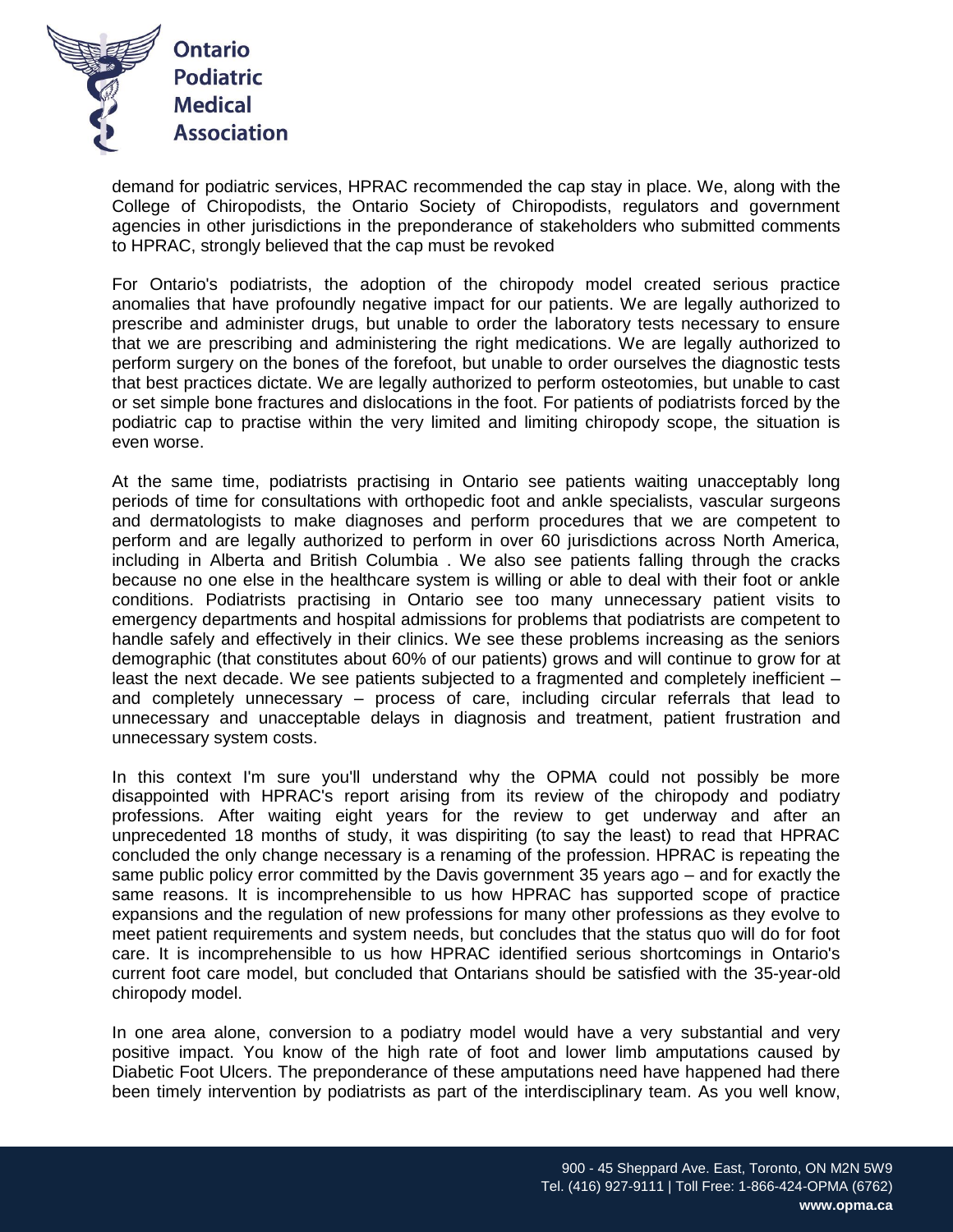

the highest incidence of amputations due to DFUs occurs in Northern Ontario and in Ontario's First Nations communities. Ontario has a higher incidence of amputations as a consequence of DFUs than Cuba! The documentation is extensive and clear pertaining to the role podiatrists can play as part of the interprofessional team in the prevention, diagnosis and treatment of diabetic foot conditions and in the prevention of amputations from Diabetic Foot Ulcers. You are doubtless aware of the figures cited by the Canadian Diabetic Association, namely that the treatment of diabetic foot ulcers cost Ontario's healthcare system \$320 to \$400 million in 2015, with indirect economic costs of between \$35 million to \$60 million. Data indicates that fully 85 percent of amputations arising from DFUs in Ontario are avoidable when patients have access to appropriate prevention and treatment. Removal of the podiatric cap to allow more podiatrists to practise in Ontario and an expanded scope of practice to allow us to participate more fully and effectively in the interprofessional diabetic team will help to significantly reduce the number of amputations and significantly reduce the direct healthcare costs and indirect economic costs.

No point is served by critiquing the HPRAC report at this time. It is replete with misapprehensions concerning the proposal to transition to a podiatry model. Substantial errors and omissions permeate the report. At least some of these failings could have been corrected if HPRAC had agreed to meet with the OPMA. It remains incomprehensible to us why HPRAC refused to meet with the sole association representing the podiatry profession in Ontario. We do, however, appreciate the time and attention your Senior Policy Advisor, Ian Chesney, has granted us.

Every jurisdiction that has launched an expansion of the podiatry scope of practice first encountered strong opposition from orthopedic surgeons. In its report, HPRAC has apparently succumbed to the foot care model put forward by the Ontario and Canadian societies for orthopedic surgeons. That is the same model that was presented to the Ministry of Health and Long-Term Care by the same societies in 2009, based on 2003 data. Nonetheless, the OPMA and its members have no interest in competing with and certainly not supplanting orthopedic surgeons. Podiatrists are not orthopedic surgeons and do not aspire to be orthopedic surgeons any more than performing a skin graft makes one a plastic surgeon, or trimming a plantar wart makes one a dermatologist. Podiatrists provide a continuum of care from prevention through to surgery. Orthopedic surgeons perform surgery. What the podiatry profession aspires to in Ontario is a relationship with orthopedic surgeons analogous to the established and very efficient relationship that exists between obstetricians/gynecologists and urologists. Podiatrists fully recognize the range and type of surgical procedures that must be referred to GPs and medical specialists, that are best performed by orthopedic surgeons in hospitals, or that must be referred to vascular surgeons or dermatologists.

Having drawn valuable insights from the HPRAC process and report, in particular from stakeholders' comments and suggestions, we should like to highlight our vision for the future of foot care in Ontario that truly does put patients first:

 We acknowledge and accept the feedback from many stakeholders and HPRAC's recommendation that, in the interests of transparency and clarity, there should be some distinction between general practice podiatrists and "podiatric surgeons" (for lack of a better term for now) within a newly-named podiatry profession. For that reason, we propose the creation of a specialty within the newly-formed podiatry profession. The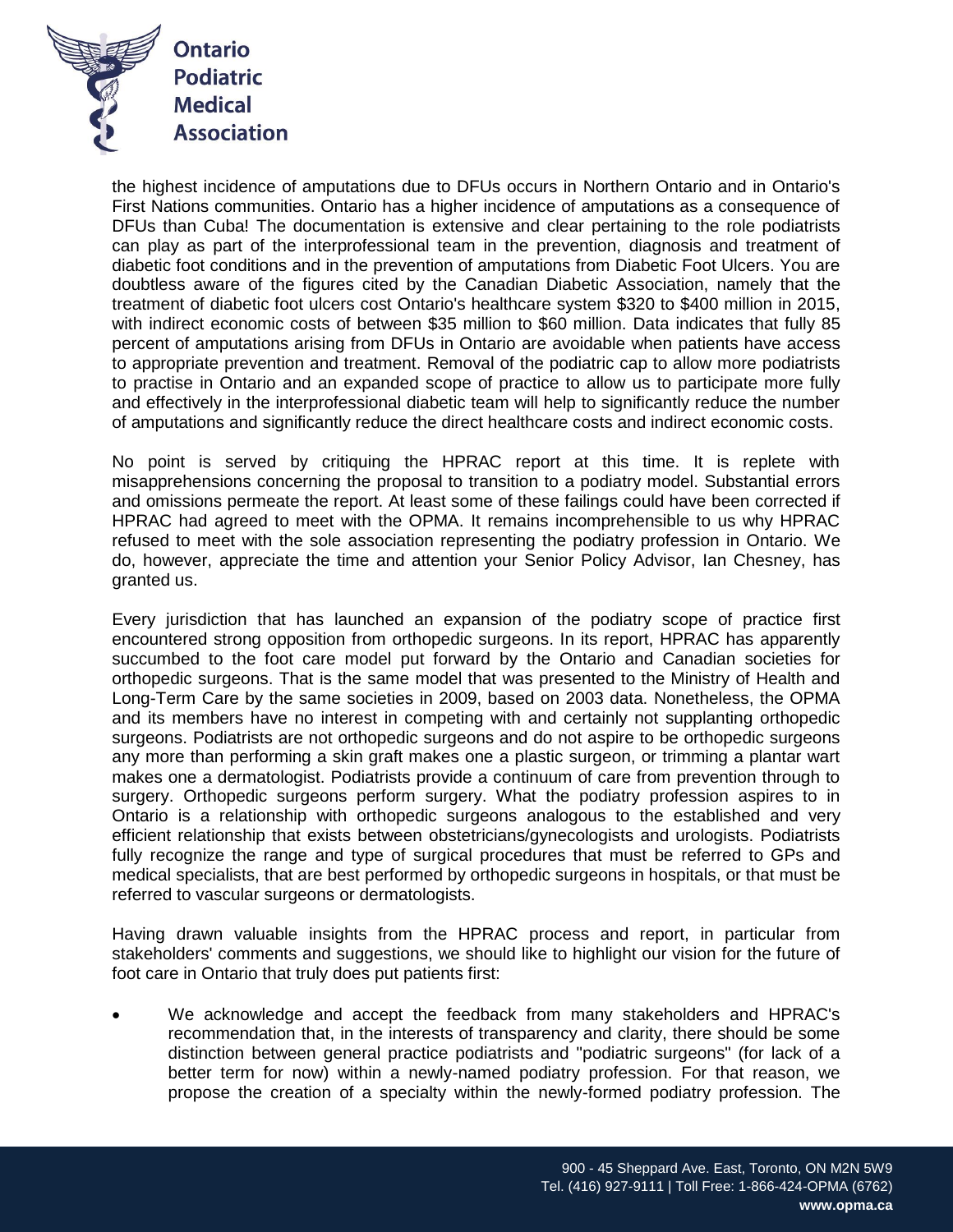

specialty would be populated by current members of the podiatrist class, current chiropodists who have Doctor of Podiatric Medicine degrees and equivalents and those who are subsequently registered and have the competencies to perform surgical procedures on the bones of the foot and ankle. This is an analogous to (for example) the specialty of oral and maxillofacial surgeons within the dentistry profession or the extended class (Nurse Practitioners) within Registered Nurses.

- In light of HPRAC's and stakeholders' comments and suggestions, members of the specialty would provide the continuum of care currently authorized under the *Chiropody Act*, but in addition would provide the additional or expanded authorized acts recommended by the College (namely setting or casting a fracture or dislocation of a joint, administering or ordering the administration of forms of energy, ordering laboratory tests and injecting substances in areas of the body in addition to the foot). The PES report commissioned by the College confirms that members of the podiatrist class and DPM chiropodists have the competencies to perform these authorities and these authorities are authorized to our peers in Alberta, British Columbia and across North America. This reform would allow practitioners to provide a more extensive and seamless continuum of foot and ankle care to patients, without net additional costs – and the realistic prospect of savings – to Ontario's health care system.
- The podiatric cap must be removed. Removal of the cap will allow the specialty to grow in response to patient demand and, not incidentally, will allow the remainder of the profession to evolve naturally as it has been allowed to do in other jurisdictions and as all other health care professions have been allowed to do in Ontario.

The OPMA wishes to make it as clear as possible that it is unalterably and strongly opposed to implementation of HPRAC's recommendations as they stand. Simply changing the name of the profession accomplishes nothing for patients. Chiropodists would still be practising within the anachronistic, limited and orphaned chiropody model, but would be able to call themselves podiatrists. A name change without a scope change will add to, not reduce, confusion amongst the public, patients and other professions. The OPMA supported a name change for the profession, but only in the context of a scope of practice change process to a podiatry model. The OPMA and the Canadian Podiatric cap medical Association will commit all the resources we have to resist a name-change-only initiative.

In closing, we acknowledge that the chiropody and podiatry professions combined are small in the scheme of things, about 2% of all regulated healthcare professionals in Ontario. But the size of the professions has been entirely due to 35-year-old government policies, not the absence of patient or system demand and is never matched the contribution we could make to foot care if our potential was let loose. In many ways the current status of the professions is a self-fulfilling prophecy created by government policy.

We have also been told by Ministry officials that a scope of practice change is "not a priority" for the professions and something that will not be considered during the current mandate of the Wynne government. We are also aware that other professions claim that they can respond to the foot care needs of Ontarians. But those mistakes have been made before and the chiropody and podiatry professions are the only regulated professions that specialize in the foot and ankle.